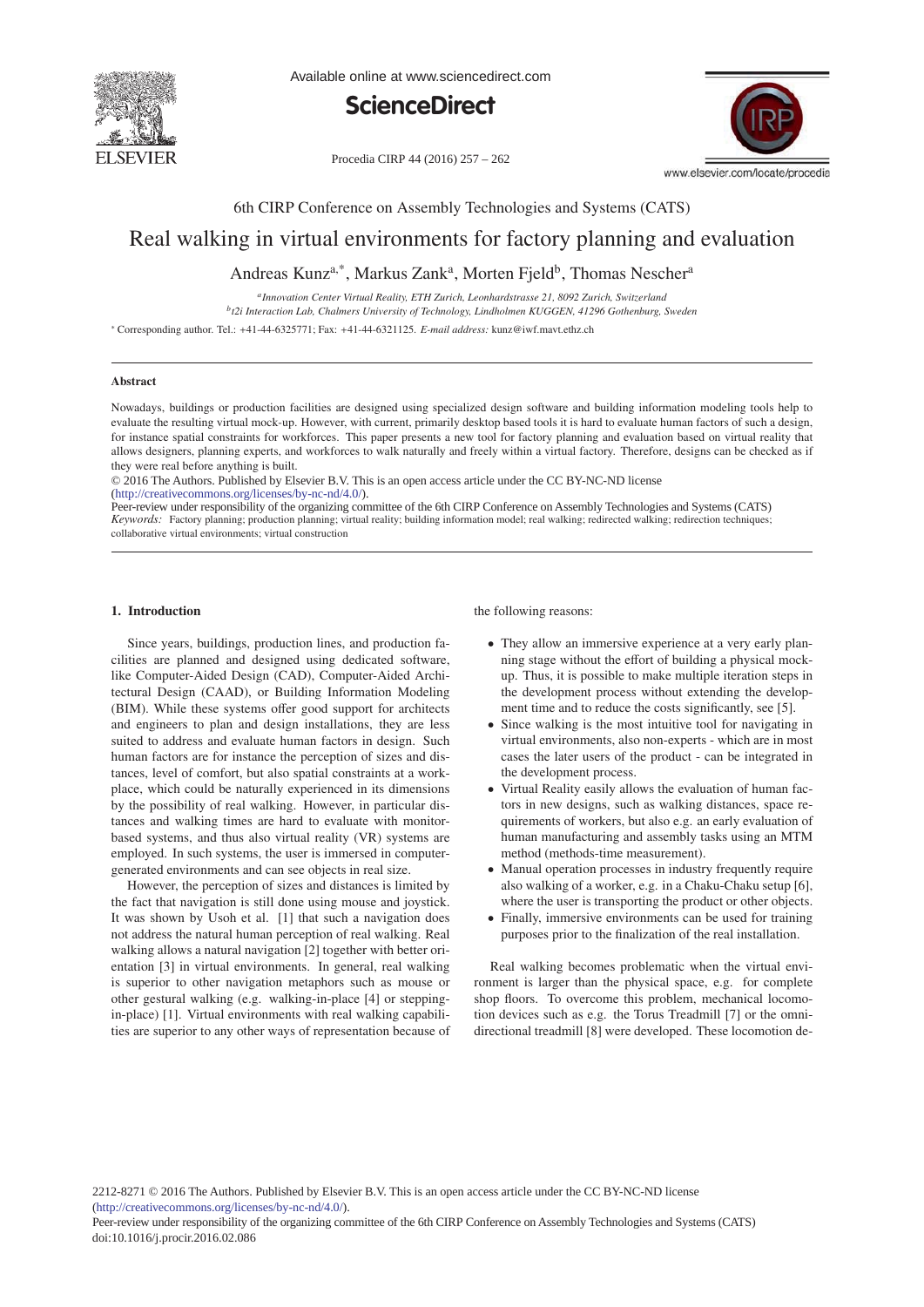vices allow walking over large distances in the virtual environment, but keep the user in a small space within the real world. However, such devices are costly, allow only a single-user experience, and still do not provide a fully realistic sensation.

Thus, recent research is based on so-called Redirected Walking [9], which "compresses" large virtual environments into a smaller physical room by applying a subtle redirection to the user. These systems allow real walking without any additional mechanical interfaces and thus offer the highest possible immersion. Since this approach becomes increasingly mature, the goal is now to apply it to real industrial use cases, such as training or emergency scenarios, in which the perception of distances plays an important rule. This system allows natural and free walking inside a virtual factory even when the physical room, where a user is actually located, is smaller than the virtual factory. This spatial compression is based on redirected walking, a technique that allows free walking in large virtual environments without using locomotion hardware like treadmills. Since even large virtual environments could be experienced by redirected walking in a limited physical space, redirected walking should be applied now for factory planning and optimization of factories. However, this imposes the reserach question which redirection algorithms could be applied for this application case and how the controller needs to be modified to exclude non-suitable redirection techniques.

Therefore, the paper's main contribution is to apply this new system to factory planning and evaluation, based on VR that allows designers, planning experts, and other work-forces to walk naturally and freely within a virtual factory. The paper shows the first application of redirected walking to a real problem in production industries. Real walking and experiencing the virtual environment from an egocentric perspective is in particular important for evaluating the user behavior e.g. for MTM, which currently can not cope with real walking. This paper shows how redirected walking can be optimized for free walking in virtual factories. The resulting system allows improving and checking models very early in the design process – before anything is built – and thus avoids costly redesigns at a later stage.

The paper first introduces the field of Redirected Walking (RDW). After showing a typical system for unlimited walking in virtual environments, it describes which RDW algorithms can be used for an application in factory planning and evaluation. The remainder of the paper describes the currently available interaction capabilites of the system. Finally, the paper concludes with an outlook on future work.

## 2. Background

#### *2.1. Redirected walking*

Technically, enabling a user to really walk inside arbitrary virtual environments – including virtual factories – is best realized by letting the user walk in a physical/real room. A tracking system can be used to track the user's viewpoint in real time and render the virtual environment from that perspective. Typcially, the rendered scene is shown to the user using a head mounted display (HMD). The HMD blocks the user's sight on the real room and just lets him see the virtual environment.

However, this approach has the disadvantage that the size of the real room (or the tracked space) limits the size of the

virtual environment that can be walked through. In order to avoid costly or unnatural mechanical locomotion interfaces and still be able to walk freely in arbitrary virtual environments, Razzaque et al. [9] proposed RDW. This is a method that uses a set of techniques to guide a user on a different path in the real room than what he is walking in the virtual environment. Primarily, RDW manipulates the visual output presented on the HMD. For instance, by slowly rotating the virtual environment about he user while he is walking along a straight path. If this rotation is below the human threshold for sensing orientation or movement with non-visual cues, the user will not notice the rotation and walk on an arc in the real room. I.e. the user gets redirected. The fundamental psychological foundation for RDW is that vision generally dominates other modalities (e.g. proprioceptive senses) of perception [10,11].



Fig. 1. Working principle of redirected walking. The dashed blue line indicates a user's path. The user believes that he is following the straight path in the VE (a). However, because the VE is continuously and imperceptibly rotated clockwise about the user, he actually walks on an arc in the real room (b).

This working principle is illustrated in Fig. 1. Here, the user walks along a straight corridor in the virtual environment. As the scene is slowly rotated clockwise around he user, he actually follows a circular path in the real room. I.e. visual dominance over proprioceptive senses causes the user to compensate his real walking path without noticing. This example also shows how RDW can be used to explore a virtual environment that is longer than the longest straight line fitting into the real room.

## *2.2. Redirection techniques and control*

Different redirection techniques were proposed so far. For instance, the redirection technique that is used in Fig. 1 is referred to as curvature gain because it makes users walking on a curved path in the real room, while walking on a straight line in the virtual environment. For these sorts of redirection techniques it is important to know the gains. The gain is essentially the strength parameter of a redirection technique and given as the maximum applicable redirection without the user noticing the manipulation. Common redirection methods are:

- Curvature gain: rotation that can be added when a user is walking on a straight line, see [9,12,13].
- Rotation gain: scaling of the user's rotational movements like head turns or full body turns, see [9,12].
- Translation gain: scaling of the user's translational movement. I.e. the user's speed in the virtual environment is increased or decreased, see [12,14].
- Architectural illusions and change blindness: tricking the user's spatial memory or perception by using specialized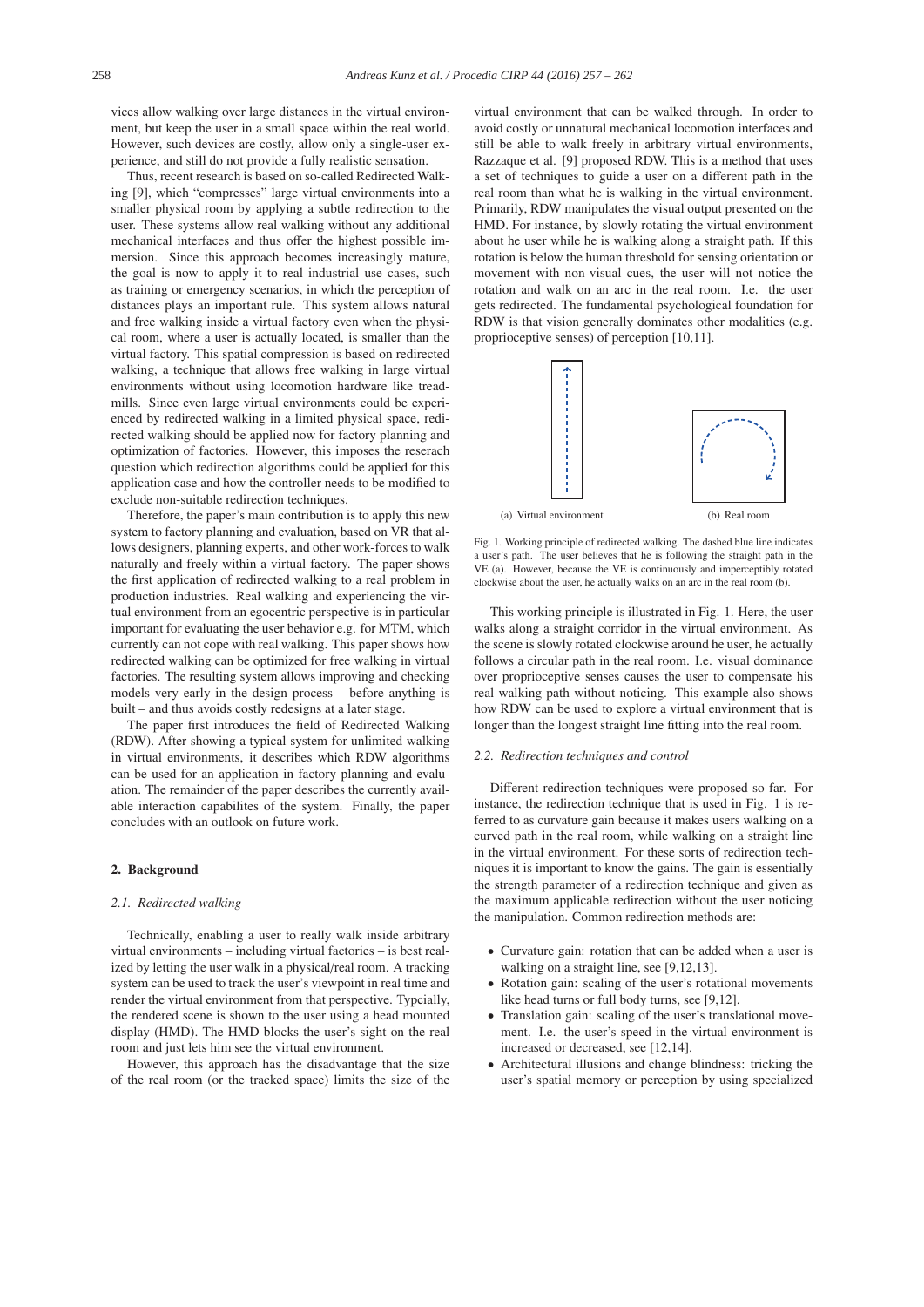virtual environments or modifications thereof. E.g. with self-overlapping geometries, see [15,16].

• Reset techniques: sometimes using the above redirection techniques is not sufficient to make sure that a user is kept within the boundaries of the real room. In this case reset techniques are applied. They essentially stop a user and instruct him to perform some activity so that he can be reoriented or repositioned, see [17–19]. Resets are not imperceptible in contrast to the above redirection techniques.

This list only gives a brief and incomplete overview. For a complete summary see Suma et al. [20] who proposed a taxonomy of redirection techniques. The taxonomy distinguishes between subtle and overt redirection techniques, continuous and discrete techniques, and techniques which reorient or reposition a user. However, not all of them are applicable for industrial applications or factory planning. Hence, this paper shows how and which redirection techniques are suitable. Architectural illusions for example would behave like teleporting portals. Since this would result in wrong time measures for bridging a distance by walking, they cannot be used here.

Besides using natural walking for navigation, there are also various metaphors that allow traveling over large distances without walking. Such metaphors could be based on classic navigation using interaction devices [21], use some sort of teleportation metaphor [22], or travel metaphors built right into the environment like escalators for going upstairs.

Redirection techniques are not sufficient to allow for free walking in large virtual environments. A so-called steering algorithm or RDW controller is needed to decide which redirection technique can be applied and with what parameters. For instance, in Fig. 1 an RDW controller has to determine that a curvature gain must be applied to redirect the user clockwise in the real room. So-called steer-to-target RDW controllers are simple heuristic controllers that continuously redirect a user towards a fixed point in the real room or on an orbit, see [23,24]. These controllers are limited to a subset of redirection techniques. In contrast, planning RDW controllers as in [19,25] use path prediction and a model of the virtual environment to determine the optimal redirection. Furthermore, these controllers are capable of combining several redirection techniques.

#### *2.3. VR for factory planning*

Buildings, factories, or complete production facilities are planned and designed digitally nowadays. A multitude of commercial CAD and CAAD software is available for that purpose. To further augment the models with context information, BIM software and standards, e.g. [26], are used. In other words, factory planning is already done "virtually"but still lacks immersion. Immersive VR means that the user/planning expert is fully integrated in the virtual factory (and feels physically present in it). Wiendahl et al. [27] have shown that immersive VR is an important tool for co-operative factory planning, especially when the viewpoint of different planning expert gets visualized. For instance, a logistics expert might want to explore and evaluate a factory model but is not a CAD expert himself. Immersive VR and RDW allows him to get into the model in the most natural way possible.

Mujber et al. [28] summarized the state of VR for manufacturing process simulation and its advantages. They determined that fully immersive VR is highly useful for planning and designing in industry. However, the costs of such an immersive VR system were very high and thus the systems could not be applied to real business processes. The VR system presented in this paper based on RDW (and recent consumer level HMDs), reduces these costs significantly.

#### 3. Virtual reality system for real walking

#### *3.1. Hardware*

Inaccurate tracking, low refresh/update rate, high latency, jitter, etc. can quickly cause simulator sickness and render the VR system useless. Hence, it is crucial that the tracking system has a low latency (ideally below 10 ms), high update rate (ideally at least 100 Hz) and high precision (less than 5 mm RMS and 2 degrees RMS (random mean square)). Absolute accuracy is less important as the user will not notice that anyway. Similarly, the HMD should have a low latency, high refresh rate and a low persistence screen. Finally, the notebook should be equipped with a high performance graphics card to reduce the rendering delay and increase the rendering quality.





Fig. 2. VR system composed of a HMD, tracking system, backpack, and a notebook. (a) A user walking through a virtual factory. (b) Standing user using a gamepad for interacting with the virtual environment.

The fully wearable VR system for really walking in virtual environments is shown in Fig. 2. The system is composed of an Oculus <sup>1</sup> DK2 HMD (960x1080 resolution per eye) and a back-

<sup>&</sup>lt;sup>1</sup>https://www.oculus.com/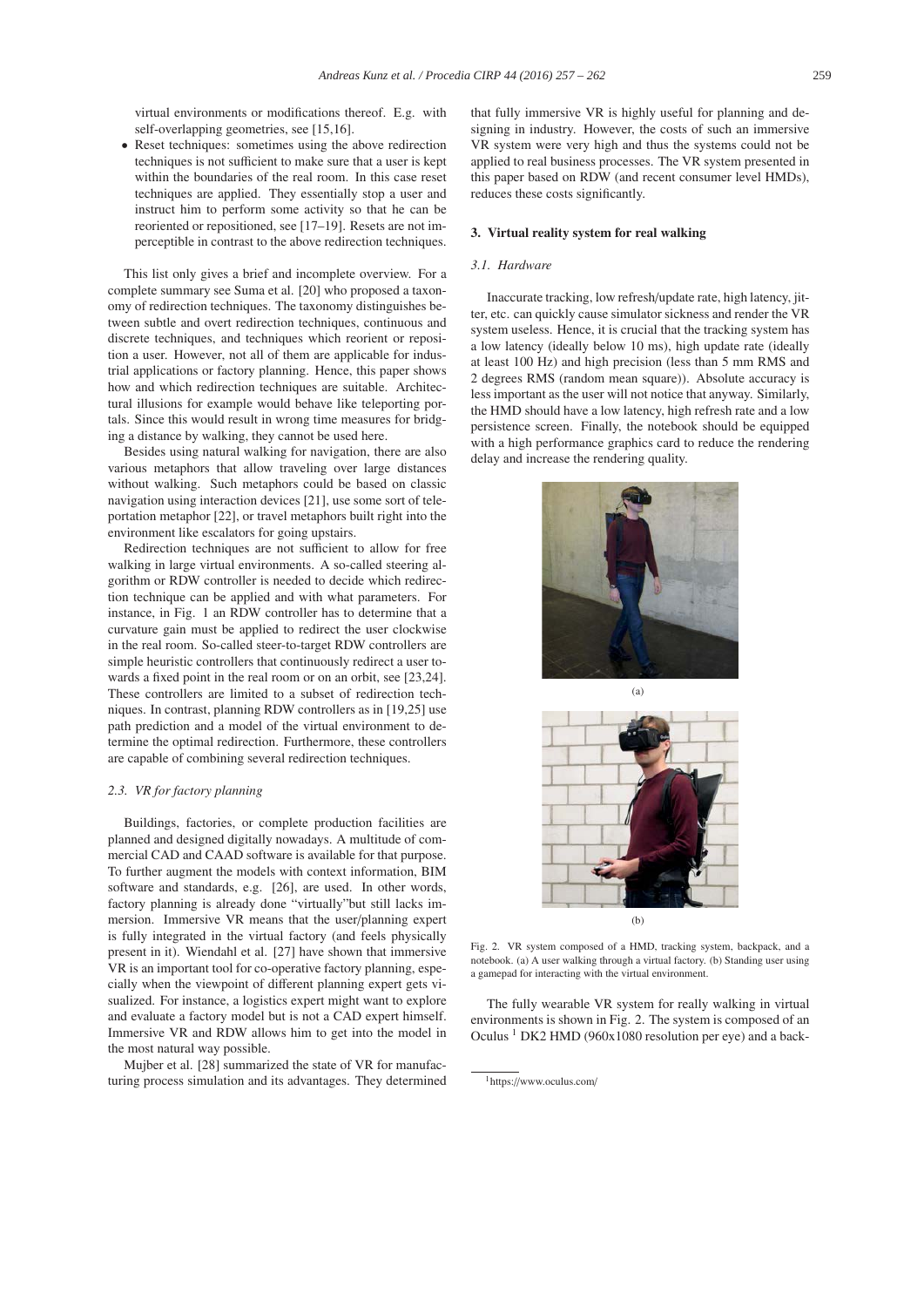pack to carry a notebook. In order to track the user's viewpoint in the real room, an Intersense IS-1200 6 degrees-of-freedom tracking system [29] (180 Hz update rate, 6 ms latency) is attached to the HMD. The notebook processes the tracking data from the tracking device and renders the scene. Furthermore, it powers all hardware components. Hence, the whole VR system is wireless allowing the user to walk freely in the real room. The size of the used tracking space is about 12 m by 6 m.

## *3.2. Software*

The software of the VR system processes tracking data, runs an RDW controller, applies redirection, and forwards this data to a rendering engine. For this paper, the Unity3D  $2$  game engine is used. Fig. 3 shows the resulting data flow. As for the hardware it is crucial that the data processing pipeline adds very little latency to the whole system. In the current configuration, the latency of the whole software between the tracking system and the rendering engine is around 1 ms. The latency of the rendering engine heavily depends on the scene complexity.



Fig. 3. Data flow for the VR system.

## 4. Redirected walking for walking in virtual factories

In Section 2.2 different redirection techniques were introduced. While these techniques have all been used and studied before, not all of them are applicable to factory planning and evaluation. In fact, depending on the application, certain redirection techniques might not be desired. For instance, architectural illusions introduce changes (permanent and nonpermanent) to the virtual environment and some trick the user's spatial cognition about the structure of the virtual environment. For factory planning and evaluation this is not desired. The virtual factory should be experienced like the real factory without changes in the design just for the purpose of redirection.

A related problem arises when translation gains are used. I.e. the user moves faster (or slower) in the virtual factory than in the real room. While this could be useful to quickly traverse a large area, it reduces (or increases) the real time it takes to walk from a location A to another location B. Hence, for training applications or for MTM where exact measurements are required, translational gains cannot be used.

Curvature gains and rotation gains are the most generic redirection techniques and typically do not influence the time for traveling in the virtual factory. In some cases rotation gains might be undesired however. E.g when a more or less stationary user is training at a virtual assembly station and often has to turn around for fetching parts. This would cause redirections forcing the user to make more physical turns. Thus, time measurement for performance analysis of a design would be inaccurate. In general however redirections from rotation gains will have very little effect on time measurements.

Especially when the real room is small, the subtle redirection techniques above will not be sufficient to always keep the user within the boundaries of the real room. In these cases, resets are required. A reset stops a user when he comes too close to the boundary and asks him to make a full turn about himself (as in [19]). During this full turn a rotation gain is applied that redirects him. Of course resets disturb the user and take time to perform. However, for time measurements or performance evaluations their effect can simply be subtracted from the measurements because resets have a well defined start and end.

An overview of the applicability of different redirection techniques is given in Fig. 4. In contrast to the taxonomy in [20], for factory planning important criteria are: if a technique is altering the scene/model, if it distorts real time measurements and for resets how disturbing and how fast they can be performed.



Fig. 4. Applicability of redirection techniques to factory planning. (++) or (+) mean highly or well applicable, (0) means applicability depends on task, (-) not applicable. 'Other navigation metaphors' are presented in Section 5.

## 5. Navigation methods in virtual factories

For virtual factory walk-throughs – e.g. in contrast to private houses – often large distances have to be covered. Factories or production facilities often reach lengths of several hundreds of meters or more. Hence, pure walking is not feasible for quickly checking out a few "hot spots" in the model or for a virtual planning discussions in the virtual factory. Hence, alternative metaphors for navigation can be combined with RDW.

#### *5.1. Gradual translation*

Gradual translations can be realized with objects that transport a user in the virtual environment – like escalators. Because RDW does not (easily) allow climbing virtual stairs, stairs can simply be replaced with escalators.

## *5.2. Flying*

The most well known navigation metaphors for desktop systems are mouse, joystick, or keyboard based flying techniques. Here the user uses manual interaction to move the viewpoint

<sup>2</sup>http://unity3d.com/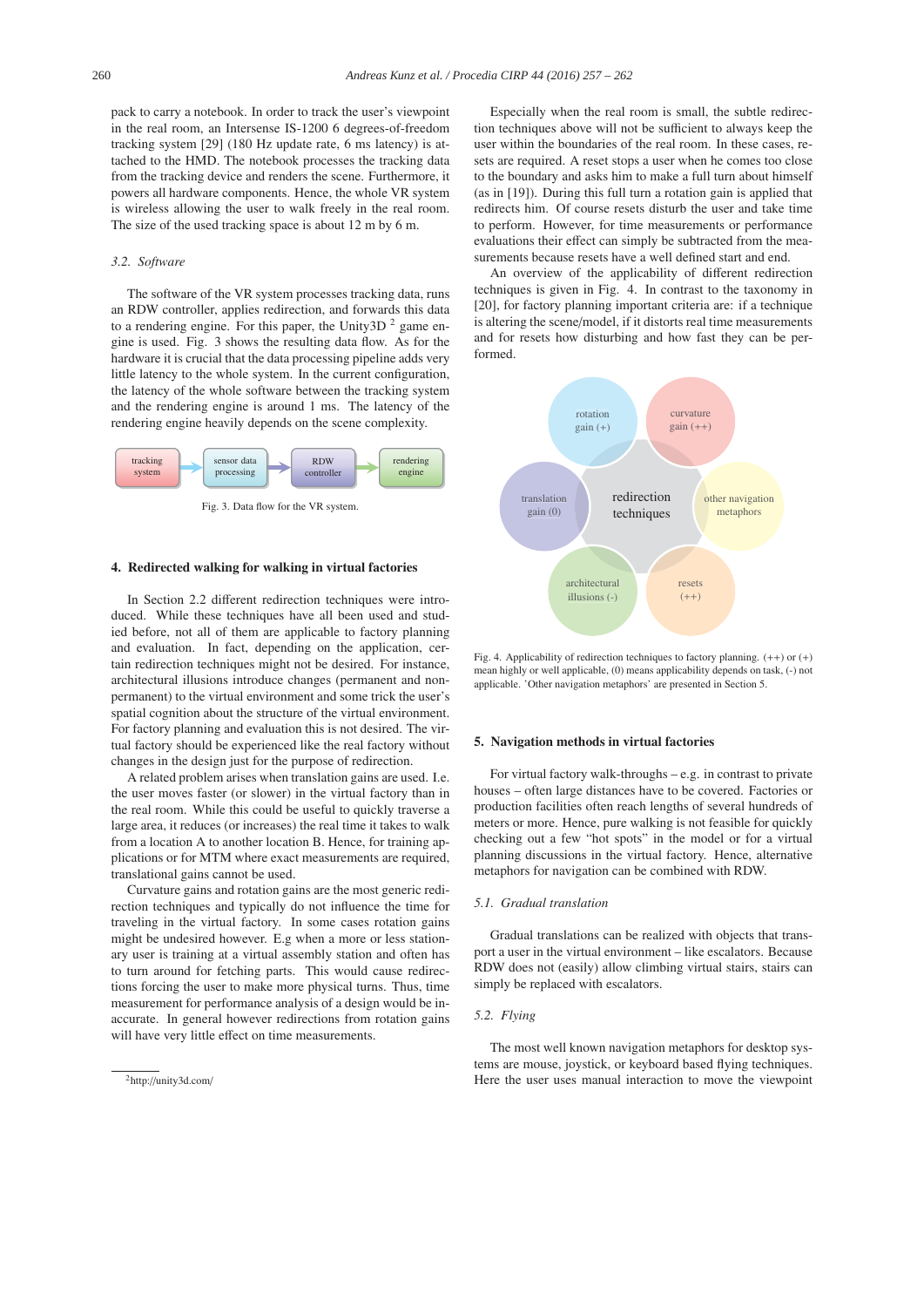through the virtual environment. However, for immersive VR strong visual acceleration or movement combined with no real physical acceleration or movement is a cause of simulator sickness. In order to reduce the effect of simulator sickness the user should be equipped at least with a moving frame of reference. E.g. in order to fly through a scene a user should be forced to use a "flying carpet" or a virtual car. During the movement the user can then still move naturally on the carpet and look around while maneuvering the carpet with a joystick for instance.

#### *5.3. Teleporting*

Very useful metaphors for quickly moving from one discrete location to another are teleporting methods. E.g. a "beaming" metaphors fades the virtual scene to black, places the user at a new location in the virtual factory and fades back to the virtual scene. Instead of beaming portals can be used. When a user manually selects his destination in portal mode, a portal appears. As soon as he walks through the portal he is teleported to the new location. Teleporting has the advantage that there is now risk of causing simulator sickness. Teleporting can be combined with redirection by placing the portal dynamically at a clever location, see e.g. [30].

## 6. Factory planning and interaction

Immersive VR for factory or production planning is useful when it comes to demonstrating, evaluating, and checking designs or for training purposes. The design itself is done with CAD software and not within the virtual environment. However, as real walking in virtual factories brings the people into the design, it becomes part of the design process. In that process an important feature is the capability to annotate areas of interest and mark errors while walking through a virtual factory. As the current system does not track a user's hands, a gamepad/joystick like device is used for interaction, see Fig. 2(b). An example scene of a virtual factory is shown in Fig. 5.



Fig. 5. Screen-shot of an example scene from a virtual factory showing a shop floor with manufacturing machines. Tubes and cable channels are also visible.

In the current system, a user can annotate an area of interest or a feature by taking a "screen-shot" of his field of view. This tool allows recording the user's position, orientation, an audio message, a description tag, and his full field of view. An extension to this method allows the user to place a virtual photo frame to more accurately "photograph" a critical area for later discussion or revisiting, see Fig. 6 for more details. Since the coordinates are stored other users can easily be "sent" to the same location at a later time.



Fig. 6. Screen-shot of a the user's view on a problematic area in the virtual factory. (a) The user can store his current view (full field of view) like a screenshot and/or his current location and orientation. (b) The user manually selects picture mode to place a 3D photo frame in his current field of view. He can then move freely (frame stays put) to zoom before recording the final screenshot including his current location and orientation.

In summary, the proposed system has the following characteristics:

- Combination of production planning and MTM, which results in a reuse of existing data.
- Optimization of a manufacturing layout under various aspects such as geometry, or workers' movements (MTM), while always working on the same data set.
- Enhancement of the existing MTM by new capabilities such as walking.
- Perception of distances and sizes by the integration of human locomotion as interaction modality with the virtual environment.
- Automatic capturing of a worker's walking trajectories together with the corresponding temporal information.
- Reuse of data from MTM and production planning for other tasks such training and education.

#### 7. Conclusion and future work

This paper showed an immersive VR system that allows real walking in virtual environments. The system consists of the mentioned hardware together with the visualization software, redirection algorithms and the controller for selecting suitable redirection techniques depending on the current position of the user in the real and virtual environment. With this system designers, planning experts, and work-forces can walk naturally and freely within a virtual factory before anything is built. By using RDW, users are able to walk freely through virtual factories even if they are physically located in a much smaller room. A guideline for how to tailor RDW to different factory planning situations was shown. Furthermore, other navigation methods were presented that allow users to travel over large distances in the virtual factory when walking does not make sense. Finally, a few methods were shown how users can record or annotate features in the virtual factory for later discussion or later visits.

Future work will also focus on a comparison between the traditional and the VR-enhanced MTM regarding the overall performance time and the accuracy of the results.

At its current stage, the VR system does not allow showing a virtual representation of the user's body in the virtual environment. Especially the user's arms and hands are missing. In future, manual or bimanual interaction metaphors would greatly improve the possibilities to interact with the virtual environ